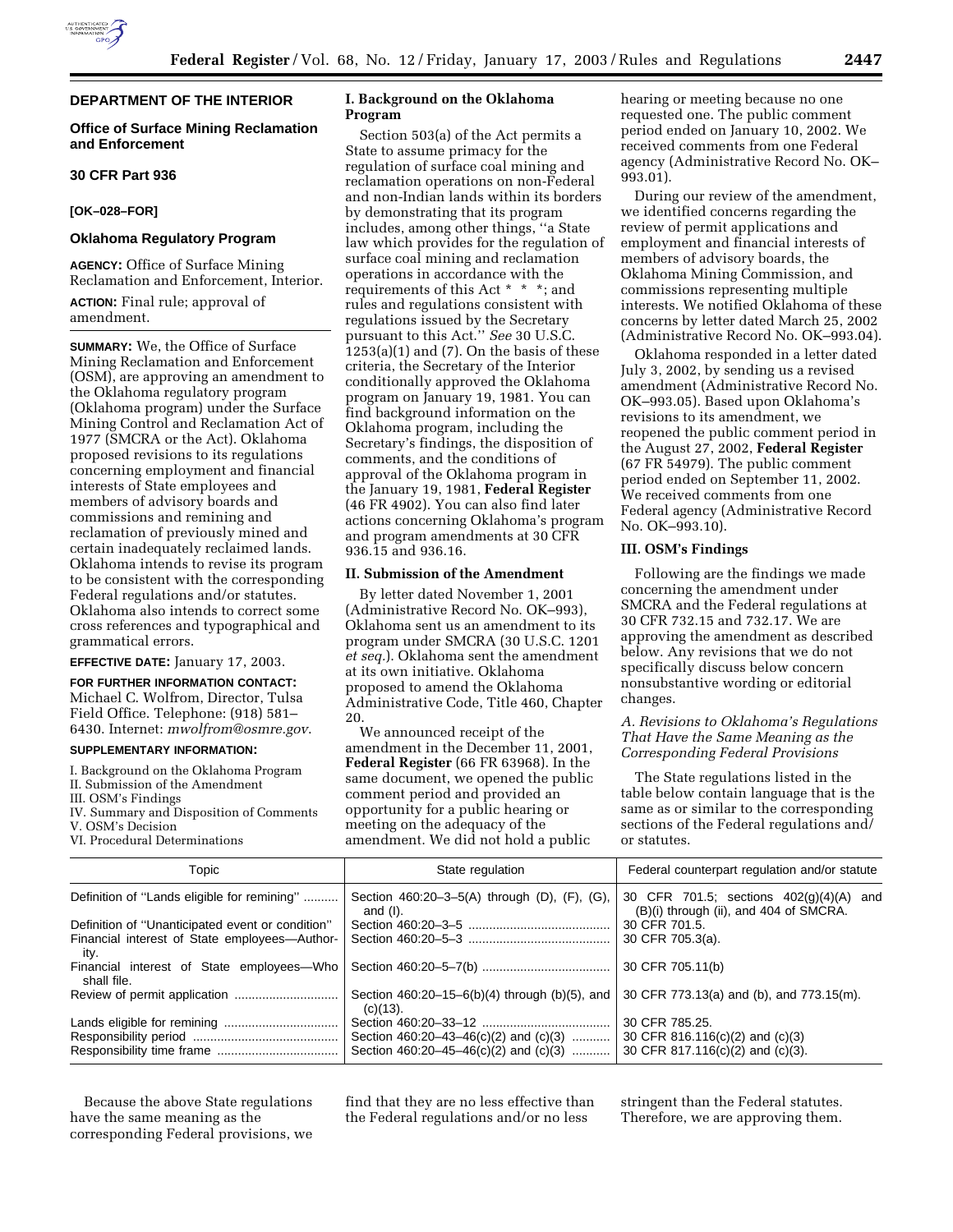*B. Revisions to Oklahoma's Regulations That Are Not Inconsistent With the Corresponding Federal Provisions*

The State regulations listed in the table below contain language that is the same as or similar to the corresponding sections of the Federal regulations except that Oklahoma expanded the persons to whom the provisions in the regulations apply to include one or

more of the following: members of advisory boards, the Oklahoma Mining Commission, and commissions representing multiple interests.

| Topic                                                                                                   | State regulation                          | Federal counterpart regulation and/or statute<br>30 CFR 705.1.<br>30 CFR 705.2. |  |
|---------------------------------------------------------------------------------------------------------|-------------------------------------------|---------------------------------------------------------------------------------|--|
| Financial interest of State employees-Purpose<br>Financial interest of State employees-Objec-<br>tives. |                                           |                                                                                 |  |
| Financial interest of State employees-Respon-<br>sibility.                                              | Section 460:20-5-4(a)(7), (a)(8), and (c) | 30 CFR 705.4(a)(7), (a)(8) and (c).                                             |  |
| Financial interest of State employees-Pen-<br>alties.                                                   |                                           | 30 CFR 705.6(b).                                                                |  |
| shall file.                                                                                             |                                           | 30 CFR 705.11(a).                                                               |  |
| Financial interest of State employees—When to<br>file.                                                  | 30 CFR 705.13.                            |                                                                                 |  |
| Financial interest of State employees—Where<br>to file.                                                 |                                           | 30 CFR 705.15.                                                                  |  |
| Financial interest of State employees—What to<br>report.                                                |                                           | 30 CFR 705.17.                                                                  |  |

Because the inclusion of the advisory board members, the Oklahoma Mining Commission, and commissions representing multiple interests in Oklahoma's above regulations are not inconsistent with the counterpart Federal provisions, we find that the proposed State regulations are no less effective than the corresponding Federal regulations and we are approving them.

## *C. Section 460:20–5–3. Definitions*

Paragraph (E) of the definition of ''lands eligible for remining,'' provides that the lands eligible for remining are those lands mined for coal or affected by such mining or other coal mining processes that have been left or abandoned in an inadequate reclamation status between August 4, 1977, and January 19, 1981. The counterpart Federal definition found at 30 CFR 701.5 states that lands eligible for remining means those lands that would otherwise be eligible for expenditures under section 402(g)(4) of the Federal Act. The Federal statute at section  $402(g)(4)(B)(i)$  of SMCRA states that in order to be eligible for remining, the coal mining operation must have occurred during the period beginning on August 4, 1977, and ending on or before the date on which the Secretary approved the State program. The Secretary approved the Oklahoma program on January 19, 1981. Because the lands eligible for remining under the Oklahoma program would also be eligible under the Federal program, we find that the Oklahoma provision is no less effective than the Federal regulation at 30 CFR 701.5 and no less stringent than the Federal statute at section

 $402(g)(4)(B)(i)$  of SMCRA. Therefore, we are approving this provision.

Also, paragraph (H) of the definition of ''lands eligible for remining,'' provides that the lands eligible for remining are those lands mined for coal or affected by such mining or other coal mining processes that have been left or abandoned in an inadequate reclamation status between August 4, 1977, and November 5, 1990. The counterpart Federal definition found at 30 CFR 701.5 states that lands eligible for remining means those lands that would otherwise be eligible for expenditures under section 402(g)(4) of the Federal Act. The Federal statute at section 402(g)(4)(B)(ii) of SMCRA states that in order to be eligible for remining, the coal mining operation must have occurred during the period beginning on August 4, 1977, and ending on or before November 5, 1990. Because the lands eligible for remining under the Oklahoma program would also be eligible under the Federal program, we find that the Oklahoma provision is no less effective than the Federal regulation at 30 CFR 701.5 and no less stringent than the Federal statute at section  $402(g)(4)(B)(ii)$  of SMCRA. Therefore, we are also approving this provision.

#### *D. Section 460:20–5–4. Responsibility*

Currently at section 460:20–5–4(a), Oklahoma's program contains provisions that pertain to the filing of financial interest statements by employees. Oklahoma proposed to expand the list of persons who are required to file financial interest. Oklahoma proposed to accomplish this by adding new paragraph (b). This new paragraph sets forth the responsibility of

the Oklahoma Governor's Office, Director of Appointments pertaining to the filing of financial interest statements by advisory board members, the Oklahoma Mining Commission, and commissions representing multiple interests. With the addition of this paragraph, the Oklahoma Governor's Office, Director of Appointments must (1) provide advice, assistance, and guidance to advisory board members and commissioners required to file the statement, (2) promptly review the statements to determine if prohibited financial interests exist, (3) resolve prohibited financial interest situations, (4) certify on each statement that the review has been made, and (5) report to the Director of OSM any advisory board member's or commissioner's failure to take remedial action to resolve any prohibited financial interest situations. The counterpart Federal regulations for these provisions are found at 30 CFR 705.4(a)(1) through (a)(4) and 705.19(a)(2)(ii) through (a)(3). Oklahoma's provisions have the same meaning as the Federal provisions except that Oklahoma's provisions also include members of advisory boards and commissions representing multiple interests, whereas, the Federal provisions pertain to employees. Because the provisions in Oklahoma's proposed new paragraph (b) are intended to expand the list of persons who must file financial interest statements and the inclusion of these persons is not inconsistent with the Federal provisions, we are approving this amendment.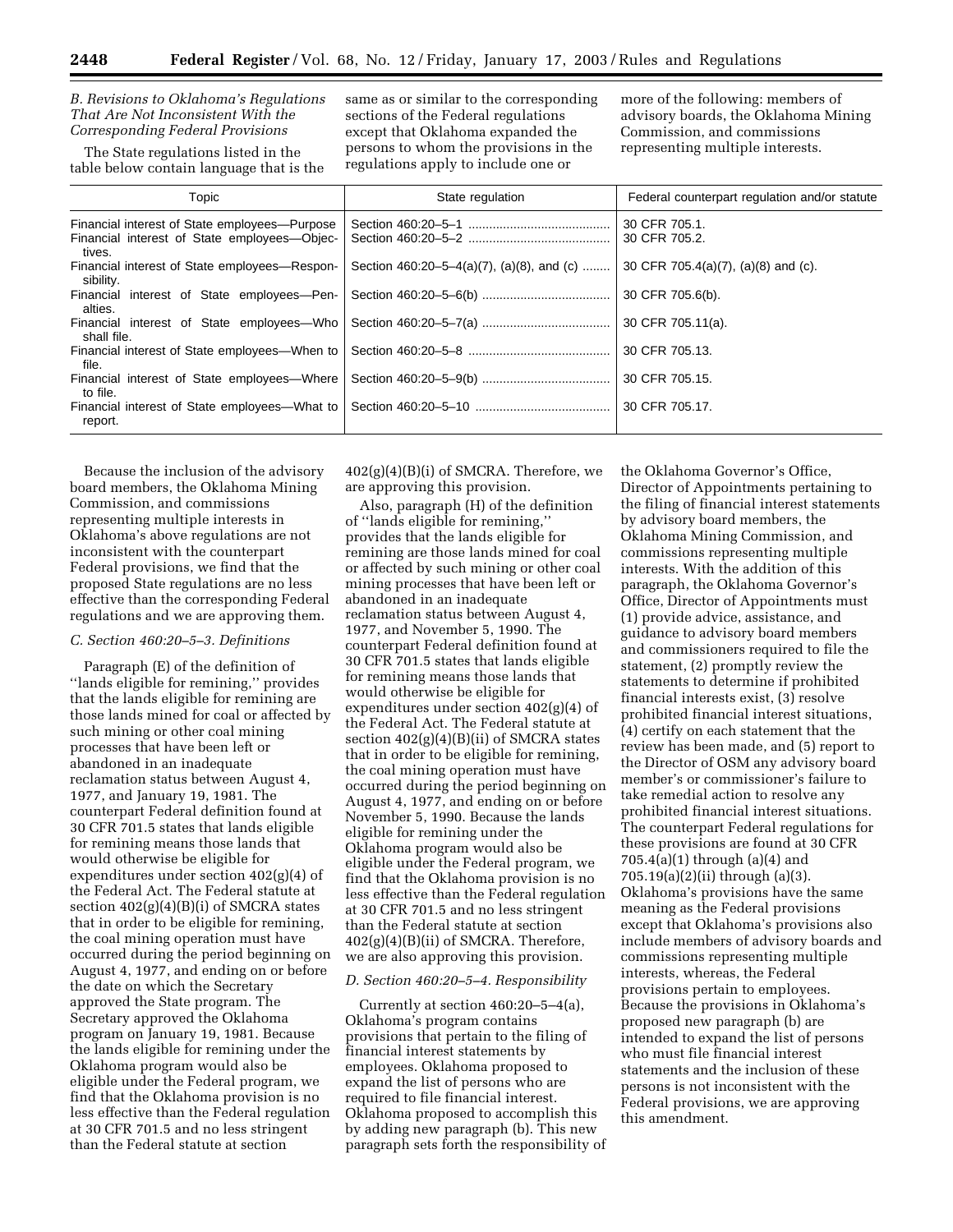#### *E. Section 460:20–5–6. Penalties*

Oklahoma proposed to revise section 460:20–5–6(a) by including advisory board members and commissioners on the list of persons subject to criminal penalties if they perform any function or duty under the State's program and have a direct or indirect financial interest in any underground or surface coal mining operation. The counterpart Federal regulation for this provision is found at 30 CFR 705.6(a). Oklahoma's proposed provision has the same meaning as the Federal provision except that Oklahoma's provision applies to employees, advisory board members, and commissioners and sets the fine at no more than \$5,000 (the dollar amount that we previously approved), whereas, the Federal provision applies only to employees and sets the fine at no more than \$2,500. Because the inclusion of the advisory board members and commissioners is not inconsistent with the Federal provision, we find that the above State regulation is no less effective than the corresponding Federal regulation and we are approving it.

#### *F. Section 460:20–5–13. Appeals Procedures*

Oklahoma proposed to add new paragraph (b) to provide that members of advisory boards, the Oklahoma Mining Commission, and commissions representing multiple interests should follow any appeals process provided for by the Oklahoma Governor's Office, Director of Appointments. The counterpart Federal regulation at 30 CFR 705.21(a) provides for employees to file their appeal, in writing, through established procedures within their particular State. Because Oklahoma's provision provides appeal rights to members of advisory boards, the Oklahoma Mining Commission, and commissions representing multiple interests, we find that this provision is not inconsistent with the counterpart Federal provision and we are approving it.

## *G. Section 460:20–15–4. Regulatory Coordination With Requirements Under Other Laws*

In this section, Oklahoma proposed to add the phrase ''along with all state, federal, and local permitting and licencing [sic] requirements.'' With the addition of this phrase, the revised paragraph reads as follows:

Each regulatory program shall, to avoid duplication, provide for the coordination of review and issuance of permits for surface coal mining and reclamation operations with applicable requirements of the Endangered Species Act of 1973, as amended (16 U.S.C. 1531 *et seq.*); the Fish and Wildlife

Coordination Act, as amended (16 U.S.C. 661 *et seq.*); the Migratory Bird Treaty Act of 1918, as amended (16 U.S.C. 703 *et seq.*); The National Historic Preservation Act of 1966, as amended (16 U.S.C. 470 *et seq.*); the Bald Eagle Protection Act, as amended (16 U.S.C. 668a), along with all state, federal, and local permitting and licencing [sic] requirements; for Federal programs only, the Archeological and Historic Preservation Act of 1974 (16 U.S.C. 469 *et seq.*); and the Archeological Resources Protection Act of 1979 (16 U.S.C. 470a *et seq.*) where Federal and Indian lands covered by that Act are involved.

The counterpart Federal regulation at 30 CFR 773.5 contains all of the same provisions as Oklahoma's regulation except for the phrase that provides coordination of review and issuance of permits with applicable requirements of all State, Federal, and local permitting and licensing requirements. Because Oklahoma's regulation is substantively the same as the counterpart Federal regulation and the phrase added to this section is not inconsistent with the counterpart Federal regulation, we are approving the revision.

## *H. Section 460:20–43–46. and Section 460:20–45–46. Revegetation: Standards for Success*

At the ends of paragraphs (b)(6), Oklahoma proposed to add the phrase ''of approved vegetation species.'' With the addition of this phrase, the revised paragraphs read as follows:

For areas previously disturbed by mining that were not reclaimed to the requirements of this Chapter and that are remined or otherwise redisturbed by surface coal mining operations, as a minimum, the vegetative ground cover shall be not less than the ground cover existing before redisturbance and shall be adequate to control erosion. In general this is considered to be at least 70% vegetative ground cover of approved vegetation species.

The counterpart Federal regulations at 30 CFR 816.116(b)(5) and 817.116(b)(5) require, at a minimum, that the vegetative ground cover be not less than the ground cover existing before redisturbance and that it be adequate to control erosion. Because Oklahoma's addition of the phrase ''of approved vegetation species'' only serves to clarify that the ground cover must consist of approved vegetation species and because the phrase is not inconsistent with the counterpart Federal regulations, we are approving this revision.

# **IV. Summary and Disposition of Comments**

#### *Public Comments*

We asked for public comments on the amendment, but did not receive any.

### *Federal Agency Comments*

On November 19, 2001, under 30 CFR 732.17(h)(11)(i) and section 503(b) of SMCRA, we requested comments on the amendment from various Federal agencies with an actual or potential interest in the Oklahoma program (Administrative Record No. OK–993.03). The U.S. Department of Labor, Mine Safety and Health Administration responded on November 27, 2001 (Administrative Record No. OK–993.01), with a comment regarding the definition for ''auger mining'' found in Section 460:20–3–5. Oklahoma did not propose to amend its definition for ''auger mining.'' We previously found that Oklahoma's definition for ''auger mining'' is no less effective than the counterpart Federal definition at 30 CFR 701.5.

Also, in a letter dated August 5, 2002 (Administrative Record No. OK–993.10), the U.S. Department of the Interior, Fish and Wildlife Service (FWS) commented that it believes that the proposed amendment regarding remining and reclamation of previously mined and certain inadequately reclaimed lands would be protective of the environment and federally threatened and endangered species. In addition, the agency recommended that all proposed remining and reclamation activities of previously mined and certain inadequately reclaimed lands be submitted to them ''for review for the potential to adversely affect threatened and endangered species.'' The State regulation at 460:20–33–12, concerning lands eligible for remining, requires that any application for a remining permit must be made according to all the requirements applicable to surface coal mining and reclamation operations. This includes the State regulations at 460:20–15–5(a)(3)(B) and 460:20–27– 9(a), (b), and (c). The State regulation at 460:20–15–5(a)(3)(B) requires the regulatory authority to send a notice of receipt of an application to State and Federal fish and wildlife agencies with an opportunity to comment. The State regulations at  $460:20-27-9(a)$  and (b) require applications to include fish and wildlife resource information, including information on threatened and endangered species. Further, the State regulation at 460:20–27–9(c) requires the regulatory authority to send fish and wildlife application information to the FWS for review within 10 days if requested by the FWS. Because coal operators must have a valid permit before conducting surface coal mining and reclamation operations and these permits must include the above coordination of review with State and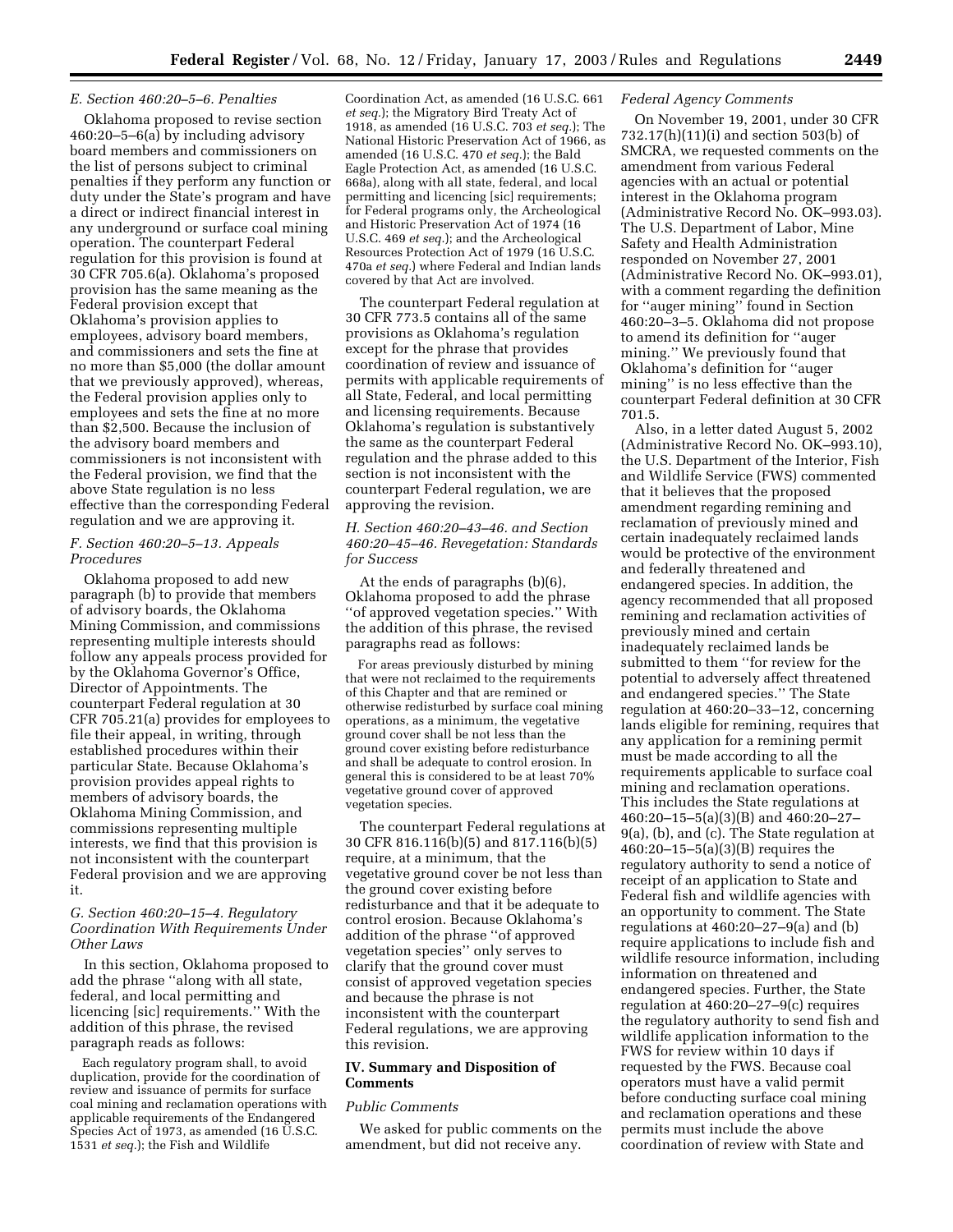Federal fish and wildlife agencies, the review that the FWS recommended should occur. Additionally, we forwarded the FWS's comments to the State for its consideration.

## *Environmental Protection Agency (EPA) Concurrence and Comments*

Under 30 CFR 732.17(h)(11)(ii), we are required to obtain the written concurrence of EPA for those provisions of the program amendment that relate to air or water quality standards issued under the authority of the Clean Water Act (33 U.S.C. 1251 *et seq.*) or the Clean Air Act (42 U.S.C. 7401 *et seq.*). None of the revisions that Oklahoma proposed to make in this amendment pertain to air or water quality standards. Therefore, we did not ask EPA to concur on the amendment.

Under 30 CFR 732.17(h)(11)(i), we requested comments on the amendment from EPA (Administrative Record Nos. OK–993.03 and OK–993.11). The EPA did not respond to our request.

## *State Historic Preservation Officer (SHPO) and the Advisory Council on Historic Preservation (ACHP)*

Under 30 CFR 732.17(h)(4), we are required to request comments from the SHPO and ACHP on amendments that may have an effect on historic properties. On November 19, 2001, and July 16, 2002, we requested comments on Oklahoma's amendment (Administrative Record Nos. OK–993.03 and OK–993.11, respectively), but neither responded to our request.

## **V. OSM's Decision**

Based on the above findings, we approve the amendment Oklahoma sent to us on November 1, 2001, as revised on July 3, 2002. We approve the regulations proposed by Oklahoma with the provision that they be fully promulgated in identical form to the regulations submitted to and reviewed by OSM and the public.

To implement this decision, we are amending the Federal regulations at 30 CFR Part 936, which codify decisions concerning the Oklahoma program. We find that good cause exists under 5 U.S.C. 553(d)(3) to make this final rule effective immediately. Section 503(a) of SMCRA requires that the State's program demonstrate that the State has the capability of carrying out the provisions of the Act and meeting its purposes. Making this final rule effective immediately will expedite that process. SMCRA requires consistency of State and Federal standards.

# **VI. Procedural Determinations**

*Executive Order 12630—Takings* 

This rule does not have takings implications. This determination is based on the analysis performed for the counterpart Federal regulation.

## *Executive Order 12866—Regulatory Planning and Review*

This rule is exempted from review by the Office of Management and Budget under Executive Order 12866.

## *Executive Order 12988—Civil Justice Reform*

The Department of the Interior has conducted the reviews required by section 3 of Executive Order 12988 and has determined that this rule meets the applicable standards of subsections (a) and (b) of that section. However, these standards are not applicable to the actual language of State regulatory programs and program amendments because each program is drafted and promulgated by a specific State, not by OSM. Under sections 503 and 505 of SMCRA (30 U.S.C. 1253 and 1255) and the Federal regulations at 30 CFR 730.11, 732.15, and 732.17(h)(10), decisions on proposed State regulatory programs and program amendments submitted by the States must be based solely on a determination of whether the submittal is consistent with SMCRA and its implementing Federal regulations and whether the other requirements of 30 CFR Parts 730, 731, and 732 have been met.

#### *Executive Order 13132—Federalism*

This rule does not have Federalism implications. SMCRA delineates the roles of the Federal and State governments with regard to the regulation of surface coal mining and reclamation operations. One of the purposes of SMCRA is to ''establish a nationwide program to protect society and the environment from the adverse effects of surface coal mining operations.'' Section 503(a)(1) of SMCRA requires that State laws regulating surface coal mining and reclamation operations be ''in accordance with'' the requirements of SMCRA. Section 503(a)(7) requires that State programs contain rules and regulations ''consistent with'' regulations issued by the Secretary pursuant to SMCRA.

## *Executive Order 13211—Regulations That Significantly Affect The Supply, Distribution, or Use of Energy*

On May 18, 2001, the President issued Executive Order 13211 which requires agencies to prepare a Statement of

Energy Effects for a rule that is (1) considered significant under Executive Order 12866, and (2) likely to have a significant adverse effect on the supply, distribution, or use of energy. Because this rule is exempt from review under Executive Order 12866 and is not expected to have a significant adverse effect on the supply, distribution, or use of energy, a Statement of Energy Effects is not required.

#### *National Environmental Policy Act*

This rule does not require an environmental impact statement because section 702(d) of SMCRA (30 U.S.C. 1292(d)) provides that agency decisions on proposed State regulatory program provisions do not constitute major Federal actions within the meaning of section 102(2)(C) of the National Environmental Policy Act (42 U.S.C. 4332(2)(C)).

#### *Paperwork Reduction Act*

This rule does not contain information collection requirements that require approval by OMB under the Paperwork Reduction Act (44 U.S.C. 3507 *et seq.*).

#### *Regulatory Flexibility Act*

The Department of the Interior certifies that this rule will not have a significant economic impact on a substantial number of small entities under the Regulatory Flexibility Act (5 U.S.C. 601 *et seq.*). The State submittal, which is the subject of this rule, is based upon counterpart Federal regulations for which an economic analysis was prepared and certification made that such regulations would not have a significant economic effect upon a substantial number of small entities. In making the determination as to whether this rule would have a significant economic impact, the Department relied upon the data and assumptions for the counterpart Federal regulations.

### *Small Business Regulatory Enforcement Fairness Act*

This rule is not a major rule under 5 U.S.C. 804(2), the Small Business Regulatory Enforcement Fairness Act. This rule: (a) Does not have an annual effect on the economy of \$100 million; (b) Will not cause a major increase in costs or prices for consumers, individual industries, Federal, State, or local governmental agencies or geographic regions; and (c) Does not have significant adverse effects on competition, employment, investment, productivity, innovation, or the ability of U.S.-based enterprises to compete with foreign-based enterprises. This determination is based upon the fact